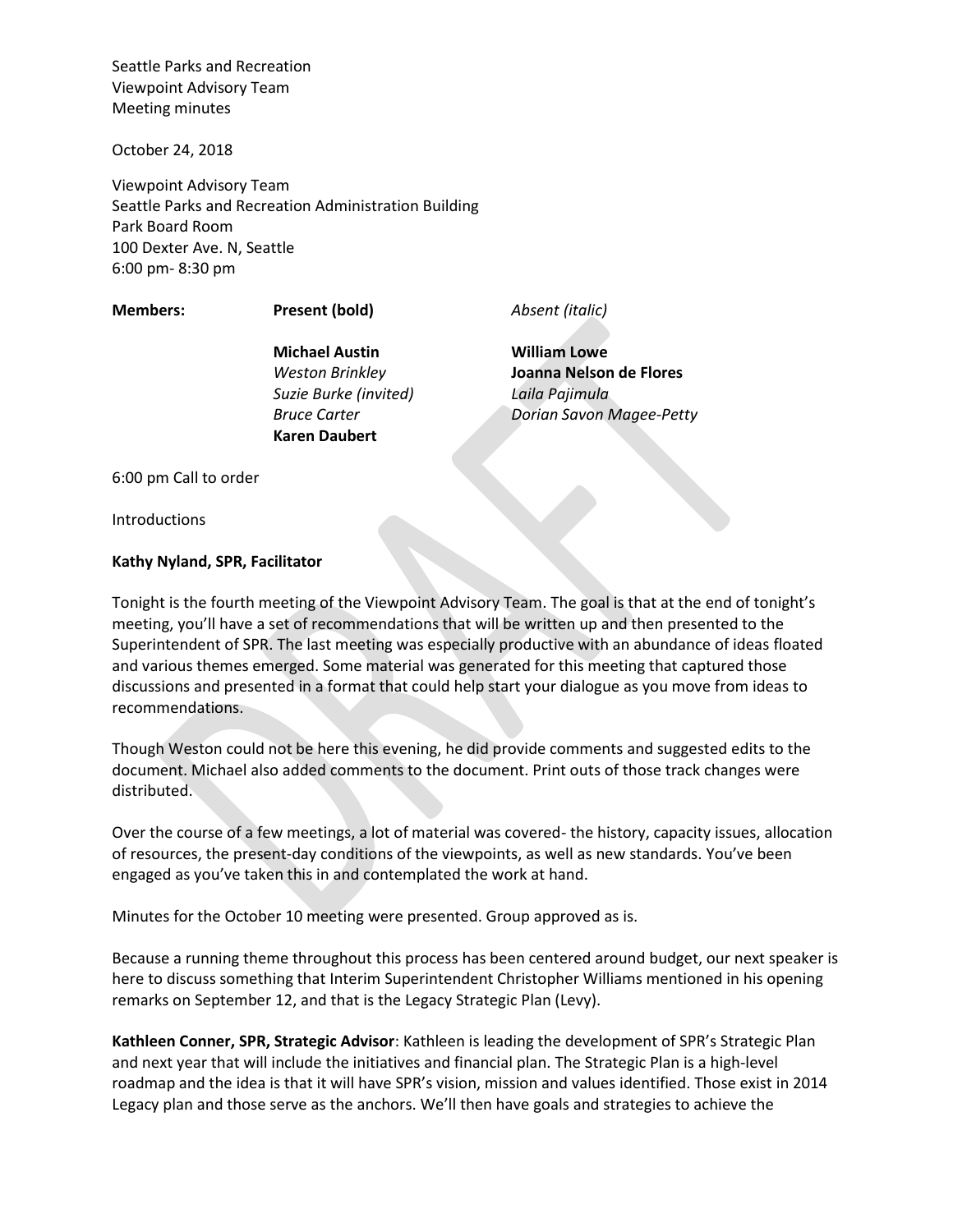vision. It's an overarching plan for the entire department. One of the main sources of funding is the Park District, but we also have Real Estate Excise Tax (REET), and grants. We'll be planning public engagement, with an emphasis on providing different ways for people to participate and weigh in. One of the requirements of the Park District is to have an interlocal agreement with the State and the Park District Board (which is also the City Council) and we are required to do planning every six years. The plan leads to funding from the Park District. The effort we are launching is for 2021 which is quickly approaching.

Some fun facts that we keep in mind as we plan. The City's Comprehensive Plan projects that Seattle will have 120,000 more people by 2035. In 2016 and 2017, the city's population grew by 51,000. We are well ahead of the projected estimates. Seattle is growing, and demands are increasing. That is what we are planning for- to meet those demands. 94% of the city's housing units are within a half mile of a park. In Urban Villages, we aim to have a park within a five-minute walkshed.

We are looking at many factors as we embark on this planning process. As mentioned, we are crafting a robust outreach and engagement phase which includes conversations with elected official, our Board of Park Commissioners, the Park District Oversight Committee, internal and external stakeholders and our most important client, the public. We're gathering information through various means- utilizing existing data, surveys, demographics, recreation demand, to name just a few. And we're listening to our Task Forces, such as the Viewpoint Advisory Team.

Since this is an update, we are not starting from scratch, but we are trying to be intentional and offer opportunities for those who have not been involved previously. We want to broaden the conversation.

This work falls into two stages- Renewing the Legacy Strategic Plan (Winter 2019-Spring 2019) and then the next Park District Financial Plan Initiatives (Spring 2019- June 2020).

Walked through one tool that SPR will be utilizing- the Racial and Social Equity Index map. This is a tool to aid in the identification of city planning, programming and investment priorities.

As far as the schedule for the Strategic Plan, we're currently doing the internal review now. The external review will begin in 2019. The second phase is the Financial Plan which is where we come up with the initiatives. Two thirds of our Park District funding (\$50M) is currently earmarked for "Fix It First", or major maintenance where we address what we have. There was about \$2M for acquisition. Work will wrap up our work in mid-2020 and that will entail presenting to the Park District Board for adoption in June and November, with the second 6-year financial cycle beginning in January 2021.

Q: Was the list of Task Forces on your PPT just examples?

A: SPR has four Task Forces. Public Recreation is aligned with the Associated Recreation Council. We are not meeting regularly. Athletic Fields: We are working with the Sports Advisory Council which is a standing committee. The Olmsted Legacy has been meeting over the last several months. And then there's Viewpoint Advisory Team.

Comment: The Task Forces seem a bit underrepresented, and very recreation focused. Olmsted is more historic. There seems to be lacking amongst some user groups.

Q: Is there discussion for a Task Force that focuses on other needs for parks?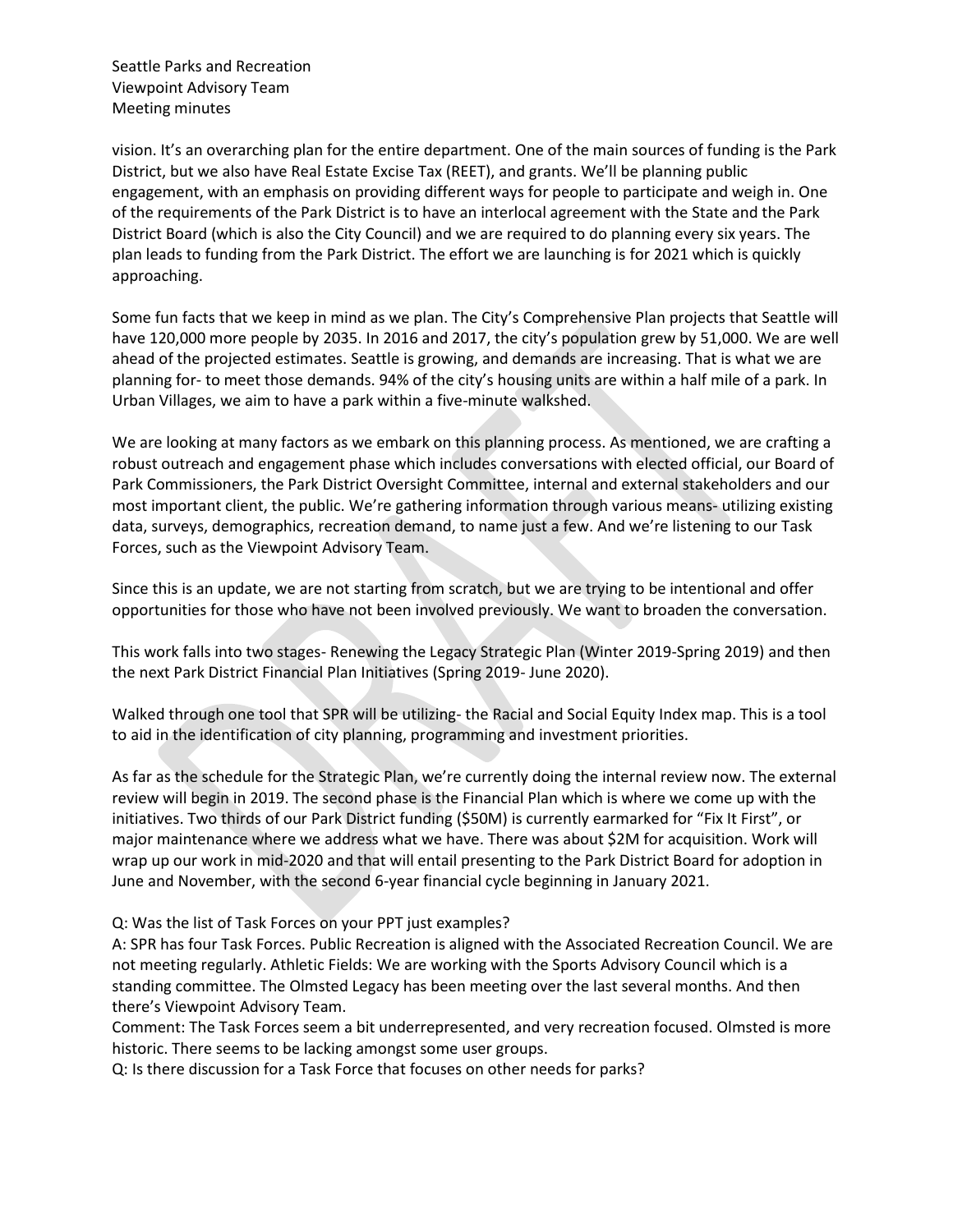A: At this point, we are focused on these groups but with outreach, we are looking at focus groups and convening other interests and/or users. We have these specific Task Forces because of the long-standing issues. We are planning to engage other groups like our Boards and Commissions as we expand our outreach efforts. There will be two windows for participation.

Q: Are all funding sources for SPR represented with this Strategic Plan?

A: Yes. This is a vision for entire department.

Q: Is advocacy a piece of this work? And what other themes have come forward in the planning process so far, even in this early stage?

A: We'd welcome any assistance with planning and support. Since outreach hasn't officially started, we've heard a bit. What we have heard though is land acquisition and the desire for more, especially within Urban Villages. Safety is another factor- people wanting to feel safe in our parks.

Comment: Fill void with Task Forces and reiterated the need to use the Racial Equity Index map. There is a disparity with access to high-quality parks and the experience people have is subjective so explore having more racially diverse outreach and engagement. You'll be informing but also need to seek input. Recommend adding Women's Commission to outreach list (safety issues).

A: With Task Forces, SPR did try to diversify membership but knows that work is ongoing.

The majority of time on tonight's agenda is to provide time for your conversation and deliberations. How that conversation proceeds is for you to decide. You were given some documents that could start the discussions- whether you want to word smith or want to write down thoughts on these sheets. It's up to you.

Discussion follows: Focus on sample format distributed.

Agrees with comments provided, incorporating the two points. Likes that the 2005 plan was called out. The introduction of 2005 plan is nice wording and think it's still appropriate for today. Likes the language used about the viewpoints are special places. Not wedded to exact language but likes the tone. As far as goals laid out, thinks we should include those as part of recommendation report. Clarity: Include goals in recommendation report and the updated VMPs/template.

In relation to letter, focus is based on the scope provided.

First paragraph in introduction, likes the example. Wants to keep brief, succinct. Sample fits on two pages. **ASK**: infuse language from the introduction of the 2005 VMP into introduction of the recommendation letter and include goals to show that there is alignment. Clarify. The 2005 VMP document that is overarching and then we saw examples updated site-specific plans. Template for the site-specific plans. It is up to you to make recommendations; update one or the other, or both. Feel like short, simple, digestible, but they should belong to a larger more comprehensive document. Update 2005 as end-product, plus specifics that are housed together. Overarching plan for Viewpoints then each park has its smaller management recommendations/actions that have priorities for each site and that they are references to the larger specifications, diagrams, and best management practices that are applicable.

Process for timing is needed. We'll have recommendation to update 2005, but between here and there are these items from the parking lot- finalizing criteria for viewpoints, and process for adding and removing designations. Need to determine that sequencing for most useful process.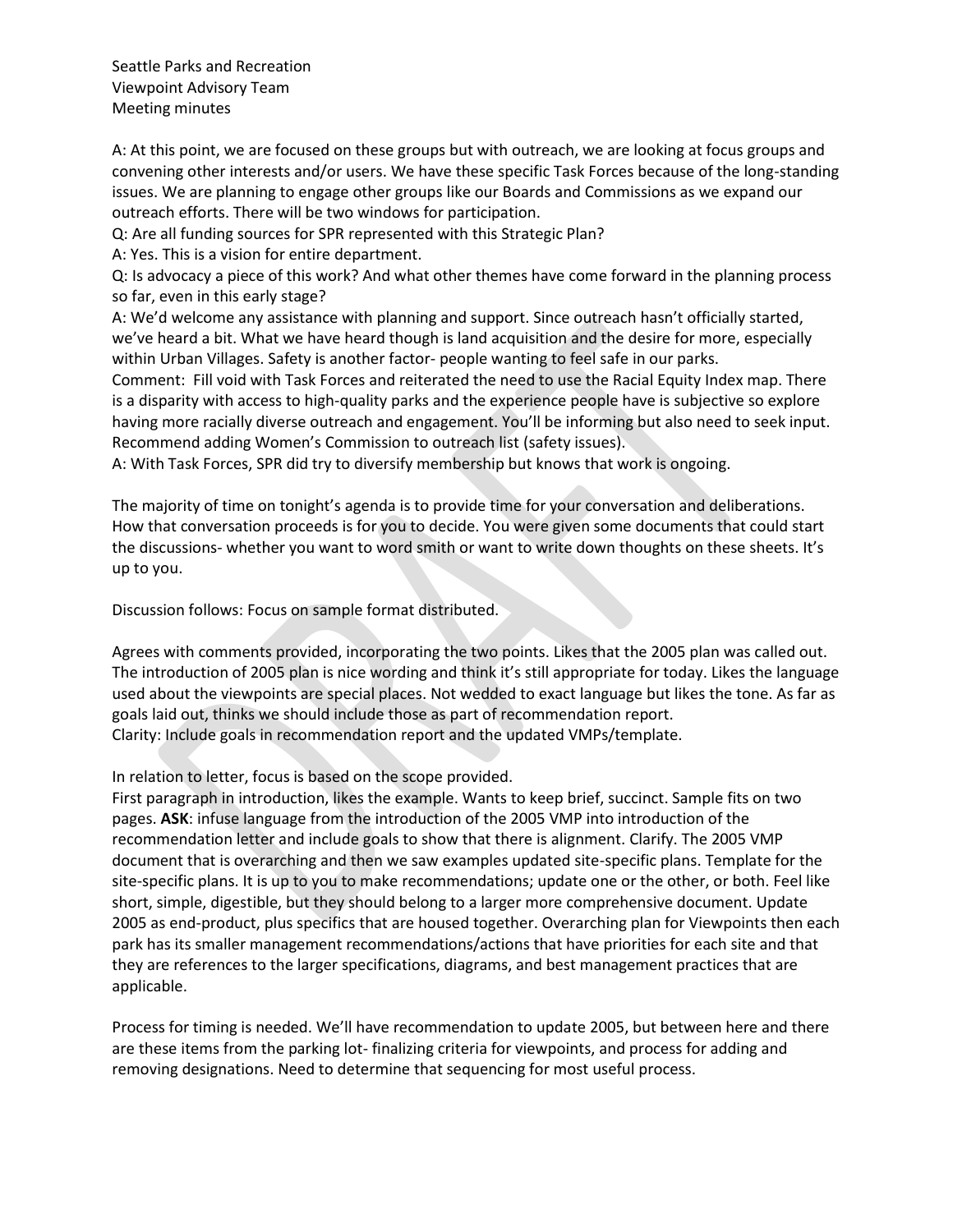Once we have recommendations, we'll examine and analyze the actions and time needed to prepare and complete for sequencing purposes. And then present the recommendations to the Superintendent, showing what is needed to get from A to Z. Present sequencing as part of recommendations.

Advisory Team member arrives. Group provides a briefing about where the group is as far as discussions.

Back on categories (themes), **Resources**, in relation to a comment about post-restoration perpetual maintenance costs, provide comprehensive budget pertaining to all costs associated with viewpoint parks. Something that encompasses everything, have comprehensive statement that is your main bullet and then subcategories include the studies, assessment, restoration, etc. Combine the bullets but emphasizing the need for a comprehensive understanding that shows the continuum. The continuum would cover the phases: planning, restoration, maintenance, establishment/successful establishment, ongoing. All of this would be included under the comprehensive header.

## Under **Best management Practic**es, recommendation #2, what is 'redefine' view.

Redefining view is based on the conversations the group had about the view. Are we so married to the view that was, or the view that is, that we can't be flexible? One example was around Mt Baker and the trees that are growing and, for some, are part of the view. Is there flexibility around a view or is it something very specific? Maybe 'define' rather than redefine when we update VMP. Are we trying to maintain some historic view, exactly as has always been? Or is there an opportunity to work towards something different? Where is there room to have some trees as part of the view to help stabilize the banks where there are steep slopes. Maybe phrase it so we reference the landscape architect/designer. Creating view where design palette or design guidelines that provide a variety of different concepts that create site-specific experiences that are unique and safe. Emphasize site specific view and specifics should be called out in VMPs.

## Discussion: Q: What is a view. What is definition?

Rather than thinking about definition, perhaps approach as 'use'. In previous conversation, there was talk about the use of these parks/sites is the view. If you're looking at flexibility, you could expand the use- view, environmentally sounds practices, and stabilizing slopes. Not redefining view but incorporating some flexibility that has been discussed. View seems to be already defined, declarative, so let's not overprescribe. Maybe rather than redefining, identify there's a management practice that is site-specific. Can we still include trees as a best management practice for stabilizing slopes within viewpoints? Trees can be strategically placed, still meeting goals of viewpoint. Strike first portion of sentence- redefine but include maintenance procedures. Include and design approaches, such as…

Q: Are planting trees recommended in some viewpoints? JJ: Yes. Q: How much definition do we need to have between policy and practice?

Would like to see that trees could be planted, spacing them out. Want to make sure that is called outsafety first, slope stabilization, framed viewpoints. Our view may be different than 20 years ago based on practices, like topping trees. Maintenance procedures and restoration practices. Maintenance and restoration aren't interchangeable. **Suggest**- restoration and maintenance and design approacheswhich is upfront, then ongoing.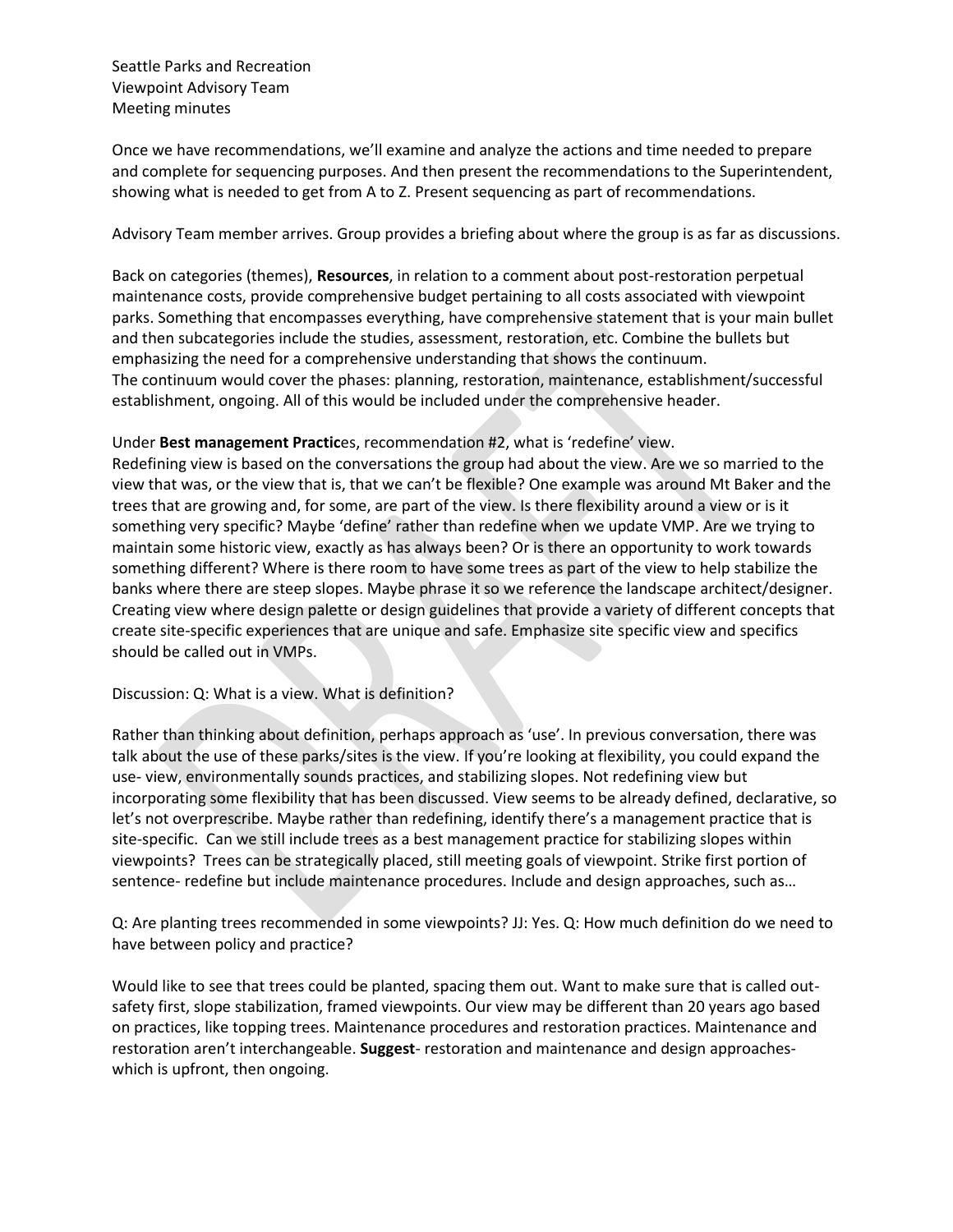**Best Management Practices**: Fourth bullet, change to "existing and projected risks" so it goes beyond the maintenance risks but alludes to climate change challenges.

**Resources:** Are we recommending having staff dedicated solely to viewpoint restoration efforts? If we have comprehensive budget, we have including but not limited to. Have broad and then sub-bullets and include staff. We know we are understaffed. There is more work than SPR has capacity for, so can we leave this open? Let's lift restrictions and do something so deficit can be reduced. "Provide a comprehensive budget," including but not limited to…additional staffing. Is it staff? Or contract? Or is it capacity? **Resources, Recommendation 1**, strike 'about', and have sub-bullets. Recap continuum, planning, restoration, maintenances, establishment (successful). Include capacity to ensure work gets done.

**Future Considerations**: **Suggest** "Phase 2" rather than 'future considerations' to jump right in and strengthen. Under Recommendation 1, "Develop Phase 2 that adopts designation criteria including …creating clear process around adding and removing sites. Last bullet under Future Consideration, 'includes' social equity rather than 'have, or 'prioritize'. Is that future recommendation or present? Should we include that last bullet under resources, consider this under resources. Why listed here is because this process started with parks that were already designated. Phase 2 has more flexibility as far as creating conversation. Can list this bullet several places. Reminder to use the equity index map. Call out in introduction with values/goals and under **Resources** theme. Language should reflect this is an ongoing conversation, and these values should be part of that. Talking about the 16 and trying to reach universal language so that as conversation continues, we won't have to go through this exercise of formation when we entertain the rest of the city and any and all other viewpoints. Under **Future Considerations**, declare that after Phase 1 we need to go to Phase 2 because it's a continuing conversation. Future, Recommendation 1, adopt versus examines. Prefers "examine" because this is a high-level assessment and we are not reaching adoption yet. Adoption is too close to implementation. If this is about time and resources, Phase 2 is about criteria, apply criteria to the 16 (feels two could be removed from designation because there's nothing that could obstruct view from beach). Group okay with examine. As far as 'social equity', for city purposes and consistency, 'racial equity and social justice' so suggested change there.

Discussion around racial equity. Respective to Comprehensive Plan, city leads with equity and not just equity but addressing racial equity as race is always primary indicator that identifies socio-economic s cultural types of disadvantages for communities. The intent is to apply equity analysis to identify communities to address and bring it forward. We lead with race when it comes to identifying and creating objectives that lead to measurable results that support and advancing access to opportunities for everyone. Provide resources to address all the other 'isms'. Therefore, it is important to use the universal language of racial equity and social justice. Group agreed to being consistent with other city documents.

## Other:

Simultaneous or Phased: Prioritize or tier. Tier base on criteria. There are two parks within 16 that are on beaches and do not face obstruction possibilities. Group prefers phased approach. Prioritize Viewpoints over other parks? Discussion follows. Yes, because they have not been prioritized before. Others recognize the difficulty, but safety is first and foremost. This effort is focused on the 16 so there is a priority already called out. Suggest equity within districts. Some districts may not have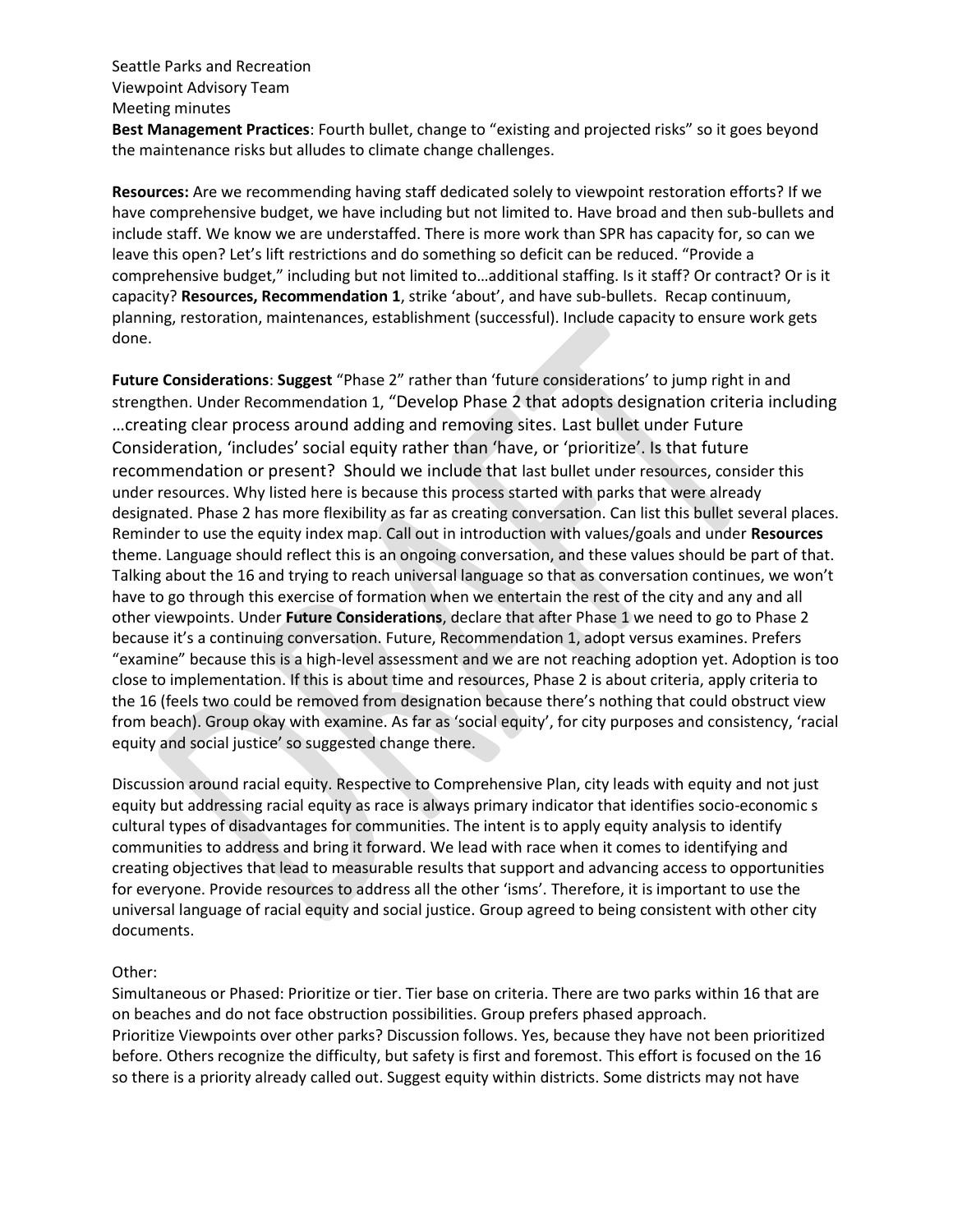## Seattle Parks and Recreation Viewpoint Advisory Team Meeting minutes designated viewpoints but they should still be adequately funded to care for their assets. Priority for now, for a finite period, during restoration and establishment.

We have service levels for our parks and we have not been maintaining viewpoints. If resources were available, we would maintain our viewpoints according to current regulations. Funding package would take care of the viewpoints and get SPR to a place where we can restore and maintain. So we do not prioritize viewpoints at the expense of other parks. We have certain parks that have a high-level of service, like parks with fields. Want to bring our viewpoints up to same level of service, so this 'user group' and use is met. All of our parks have certain standards of service. Viewpoints service have not been meeting those standards. We don't have maintenance standards that we can meet. Complications include climate change, ECAs, urban canopy goals. Want to maintain all of our assets the way they should be, and the way we want to be able to maintain. Need to bring up level of service of our viewpoints to the same level as other parks, we need to increase our prioritization. With this designation comes an expectation. SPR has not met that expectations and they want to, understanding the constant challenges, such as climate change and ECAs, competing needs. We want a plan to bring us to that level of service. It will require an initial investment upfront but if we do it right, incorporating these principles and approaches, the maintenance needs will wane.

Q: Hotel and Lodging Tax that supports tourism. Can that be applicable towards park maintenance? This taps into the P3 idea. The need to be creative and find solutions for sustainable funding.

#### Recap: Themes and Recommendations

**Resources**: The idea is to emphasize the comprehensive budget. Sub-bullets covers the phases/continuum, calling out specifics (including but not limited to). Funding so we are set-up for success. Resources, Recommendation 5: Fund generator, like P3. Keep as separate bullet, call out Emissions Tax or Lodging Tax. Budget need and then revenue.

**Viewpoint Management Plans**: Focusing on overarching VMP, updating the 2005 and having pull-out that are the site-specific plans for the 16 designated sites. The pull out are simplified but reference back to the overarching detailed plan.

**Best Management Practices**: Most focus on the second bullet. Deleting 'redefining' but include the remainder. Not locked into 'as is' or as 'was'. Add "Restoration. design and maintenance procedures" **ASK:** Wordsmithing needed on second bullet. Safety is first and foremost and do not stray from that. Add 'existing and projected risks' to fourth bullet under BMP.

**Future Considerations**: Emphasize the need for ongoing conversation, highly recommending Phase 2 which should include but not be limited to: designation criteria, and process. Criteria is a call out. Didn't talk about second or third bullets but did on the fourth. Fourth is being consistent with language, adding racial equity and social justice. Important to align with city values. We can drop second and third or leave as is. Principles and criteria as pertains to current 16 as well as future sites. **ASK:** Wordsmithmorph one and three. Theme: **Future Considerations** or Phase 2. Wants to spell out next steps. Leave themes as is but put emphasis Recommendation 1- **ASK**: wordsmith, immediate next steps. Embark on city-wide conversation, but that should be specific. Is it a sub-bullet? Develop Phase 2 that includes criteria, process, and that should include a city-wide conversation. Have bold Phase 2 with sub-bullets that include but are not limited to.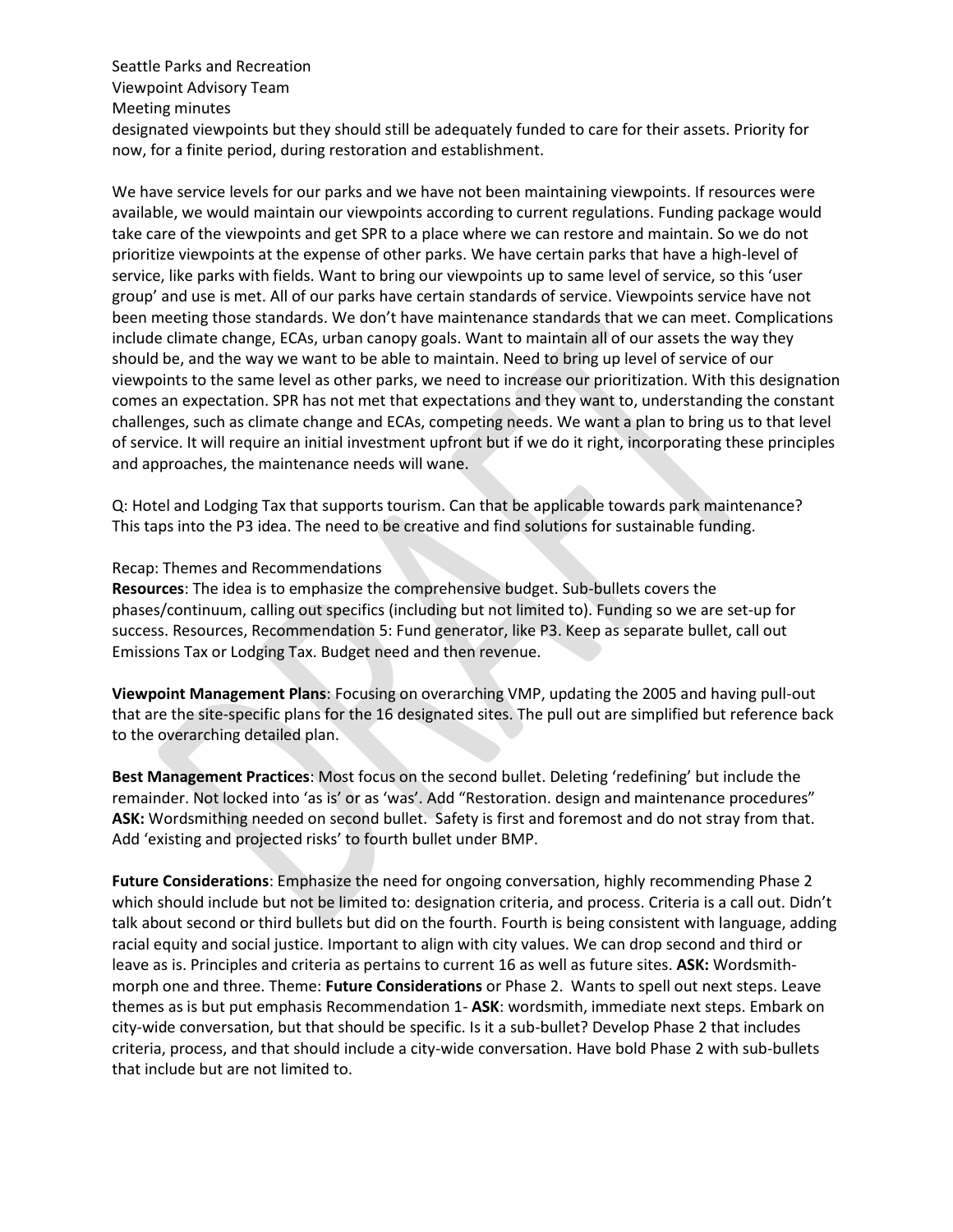## **Other:**

Decided phased approach for restoration. Prioritize amongst 16, acknowledging that some have more needs than others.

**Questions**: To gauge thoughts. Mostly yes and nos, with a couple open ended. **Themes**- Yes

**Funding**- Yes. The continuum of the comprehensive.

**Phased**- Yes

**Criteria**: Top priority, those that do not have a VMP. Bottom are those that have minimal needs (like beach viewpoints or budgets small). Health and Safety. Racial Equity. Site Needs. High Use/High Frequency/Iconic. Current VMP. Do we want to weigh in on criteria? Need criteria so it's a phased. Want to have something so default isn't just based on community requests. Have SPR takes these into account when priorities phases.

**Template VMP**: Yes. Include renderings, design lens, specs, goals and values. Site specifics plans should reference more detailed overarching plan (2005 update). Maintain views of (fill in the blank) as determined by SEPA guidelines (such as 205 guidelines). Site by site, should provide narrative of what the view is. Overlay Equity Map into studies/plans. Suggestion: to map racial convenants into plans. Also, may want to identify future impacts, and map history of land, how has changed over different influences. Formation of viewpoints, slides or seismic changes. Request to include technical assessments such s what was provide by HWA and ESA (consultants at 9.26.18 meeting). Recommend way to measure qualitative aspects, perhaps through future outreach/engagement efforts, or through a citywide conversation/educational campaign. Capture the story of the experiences, relationship with legacy. Have index/Table of Content.

**Level of Restoration**: Yes. Restoration should serve multiple purposes. **Next Phase**: Yes.

# **What does success look like?**

Development and funding of a Viewpoints policy that incorporates the distinction of restoration needs between natural areas in viewsheds at Designated Viewpoint parks, and natural areas elsewhere in the parks system.

Viewpoint policies that promote access, safety, and enjoyment for all with forward-thinking plans that are safe and accessible for those who use and maintain them—while emphasizing the need to prioritize investments in historically underserved and underrepresented communities.

Add innovative funding to implement the plans.

**ASK:** Word smith: Combine the comments. Funding of policy. Funding of implementation.

Running themes: Action. Immediate. BIG. Right.

## **Public Comment:**

As making your recommendations, the focus is on 16. Be careful about how you draft this and not leaving an unintended footprint. Designated viewpoints, that does not mean these are "the" viewpoints.